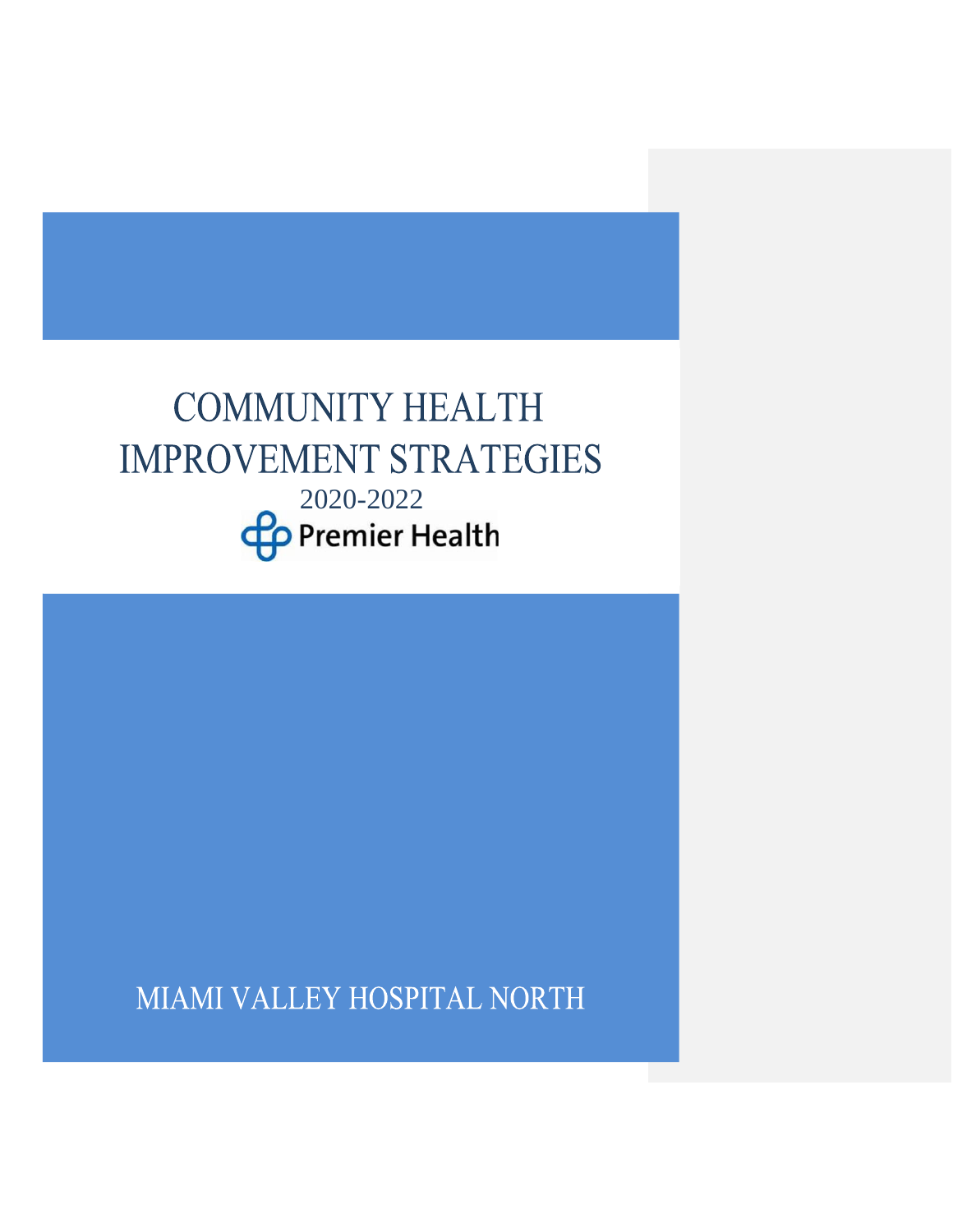Miami Valley Hospital North is part of Premier Health, the largest private, nonprofit, comprehensive health care system in Southwest Ohio. Miami Valley Hospital North is committed to improving the health of the communities it serves with high quality, costcompetitive health services. Miami Valley Hospital North is located in Englewood, Ohio. It offers emergency care, heart care, cancer care, and sports medicine services. maternity care, a spine and joint center, sports medicine services, comprehensive cancer center, and much more.

## Mission

We will improve the health of the communities we serve with others who share our commitment to provide high quality, cost-competitive health services.

## Communities Served

The primary service areas identified for Miami Valley Hospital North are Miami and Montgomery Counties in Ohio.

# Prioritization of CHNA Community Health Needs

## *Criteria for Prioritizing*

The priorities for Miami Valley Hospital North are the top community health needs identified in the Community Health Needs Assessment (CHNA). Five health issues achieved consensus as high priorities by these participants and were supported by the secondary data. They align with Premier Health's approach to community health, which has focused on substance abuse; hunger and food insecurity; physical literacy and chronic disease; and access to care and services to improve birth outcomes.

#### *Prioritization Process*

Priorities were determined by the number of votes in community meetings; the number and percentage of mentions on surveys; and for secondary data, data worse than state or national data, trending in the wrong direction, and impacting multiple counties. Hospital leaders met on September 10, 2019. They endorsed the priorities identified in the CHNA and discussed appropriate implementation strategies.

#### *Priorities*

Among the health and non-health needs identified in the CHNA, Miami Valley Hospital North's top priorities will be:

- Access to care and/or services
- Chronic disease
- Healthy behaviors
- Substance abuse and mental health

# Process for Strategy Development

Premier Health's System Director for Community Benefits, Shaun Hamilton, convened the hospital team to develop the implementation strategies for these priorities. Assisting the team was consultant Gwen Finegan, who also led the CHNA process.

Miami Valley Hospital North 2020-2022 Implementation Strategies Page 2 of 11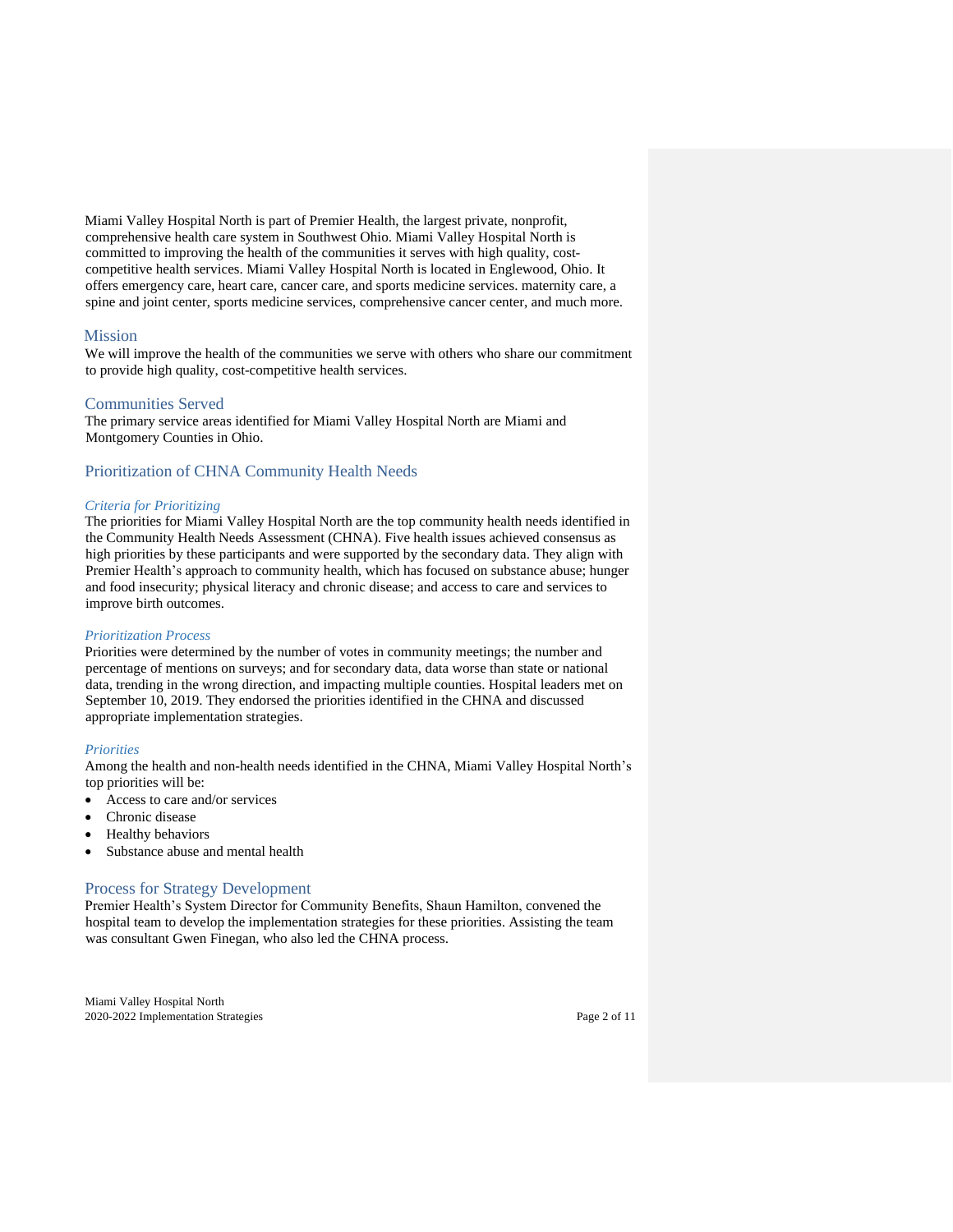Participants at the September 10, 2019 meeting included:

- Mary Garman, Chief Operating Officer
- Roberto Colon, MD, Associate Chief Medical Officer
- Amanda McClure, Nursing Director
- Mindy Shelley, Operations Director
- Shad Bernard, Sports Medicine Manager
- Amy Stockman, Associate Nurse Manager
- Terrea Little, Community Relations Coordinator
- Diane Ewing, Chief Liaison to CEO/VP External Communications
- Paula Thompson, President & CEO, Fidelity Health Care
- Roopsi Narayan, Premier Community Health Director
- Christina Hull, Director of Development, GSH Foundation
- Shaun Hamilton, Director, Community Health
- Gwen Finegan, Consultant

From January 27, 2020 to February 20, 2020, Roopsi Narayan, Director, Premier Community Health and System Community Benefits, held phone call meetings and exchanged emails with the following individuals from within Premier Health:

- Dr. Joseph Allen, Family Physician
- Dr. Marc Belcastro, Chief Medical Officer and VP, Medical Affairs
- Diane Ewing, Chief Liaison-CEO and VP, Government Affairs
- Barbara Johnson, Chief Operating Officer, Premier Health
- Kathryn Johnson, Director, Organizational Learning
- Peggy Mark, Chief Nursing Officer, Premier Health
- Elizabeth Morgan, Program Manager, Care Transitions
- Joanne Morgan, System VP, Pharmacy Operations
- Alex Pohlman, Director, TeleHealth
- Patrick Ray, Director, Capital Reporting & Tax Compliance
- Nancy Robie, VP, Operations, Premier Physician Network Primary Care
- Candace Skidmore, VP, Emergency/Trauma Service Lines
- Colleen Smith, Samaritan Behavioral Health Inc.
- Paula Thompson, CEO and President, Fidelity Health Care

From GDAHA

• Lisa Henderson, Vice President, Health Initiatives, Greater Dayton Area Hospital Association

Face-to-face meetings occurred with:

- Executive Sponsors on January 14, 2020: Thomas Parker, Peggy Mark, Dr. Marc Belcastro, Yonathan Kebede, Paula Thompson, Roopsi Narayan, and Diane Ewing
- Birth Outcomes Discussions on January 31, 2020 with Dr. Marc Belcastro, Marianne Pohlman (Marketing and Outreach Manager – Help Me Grow), Terra Williams, Gina McFarlane, Roopsi Narayan; and on February 7, 2020 with Dr. Marc Belcastro, Roopsi Narayan, and Paula Thompson.
- Food Insecurity Discussion on February 12, 2020: Peggy Mark, Elizabeth Morgan, and Roopsi Narayan

Miami Valley Hospital North 2020-2022 Implementation Strategies Page 3 of 11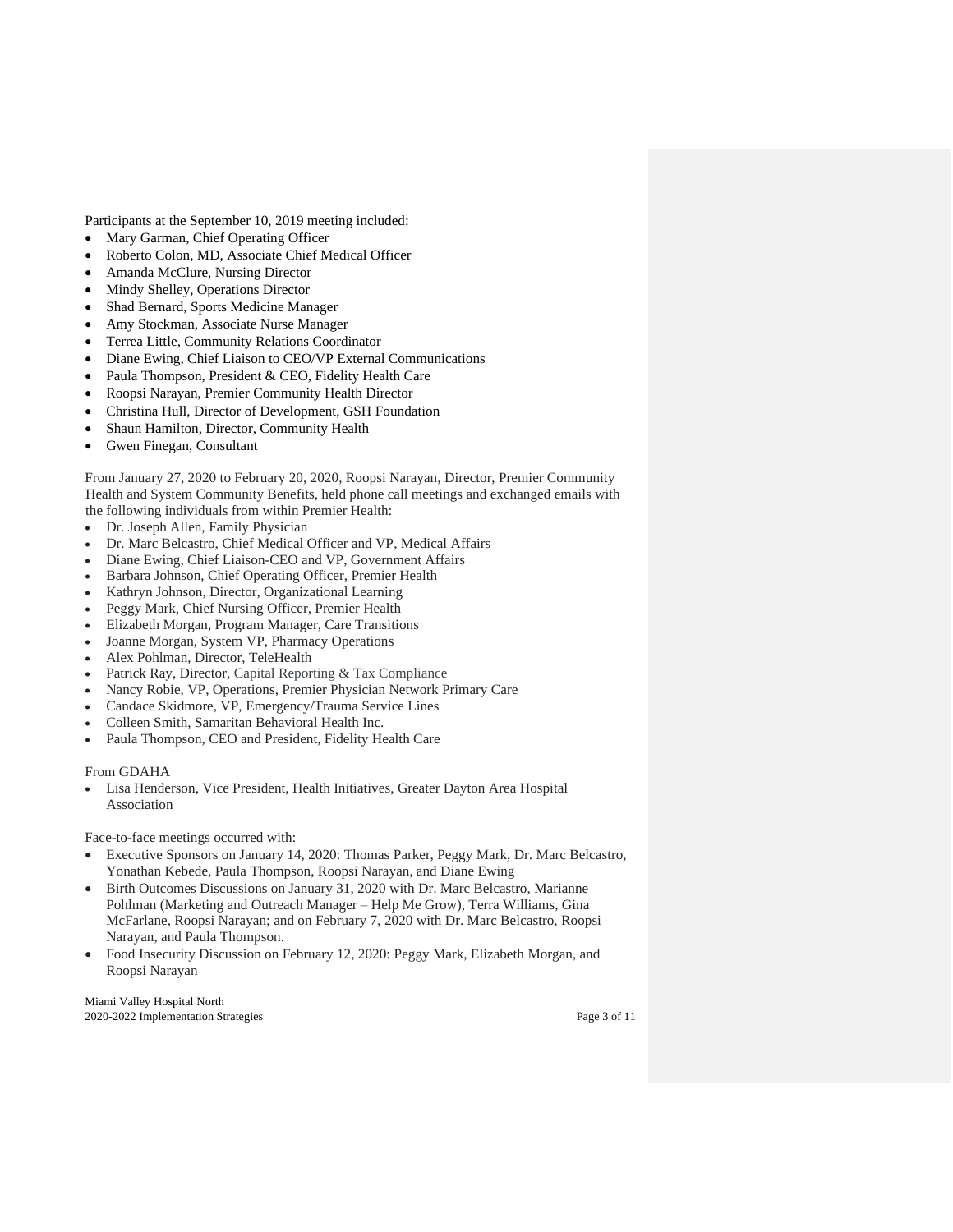• Overdose Response Discussion on February 11, 2020: Thomas Parker, Paula Thompson, and Roopsi Narayan

A description of their proposed strategies follows below.

Description of Strategies

## **ACCESS TO CARE/SERVICES**

#### **Community Paramedicine Program**

- **Sponsor:** Candy Skidmore, RN, CHEP, Vice President, Emergency/Trauma Service Lines, CareFlight, and EMS
- **Budget:** \$300,000 annually for 3 years earmarked to support program expansion; distribution depending on where high utilizers reside.
- **Metrics:** Number of home assessments. Number or percent of patients connected to community resources. Reduction in number of Emergency Department visits. Decreased calls to local 911 services.
- **Health issue:** Patients without access to regular medical care often have unnecessary visits to emergency departments and unplanned hospital readmissions.
- Intervention's goal: The goal is to meet the needs of vulnerable residents, who are not eligible for home health care, by providing care from community paramedics and connecting them to available resources.
- **Description:** The program has been designed to provide the resident with personalized health and wellness support in the comfort of their own home. The program will help them manage their needs including medications, as well as connecting the patients with primary care physicians, prenatal care, senior care services, and more. The team, which comprises a paramedic and Emergency Medical Technician from Dayton Fire along with a social worker from the City of Dayton, will visit the home and identify basic needs such as food and safety. The crew will then develop a care plan that factors in the patient's unique home environment, support, and health care needs. The team can also work to connect the patient with community resources, such as housing, utilities, insurance, prescription delivery, transportation, or any other needs that the patient/care team identify as having a positive effect on the resident's health and wellness. Residents are identified for the program through hospitals, 911 EMS agencies, physicians, family members, etc.
- **Background:** Analysis of frequent emergency visits was performed, and 20 patients who lived in ZIP Code 45406 accounted for more than 600 visits. They had chronic conditions such as pulmonary disease, diabetes, hypertension, and kidney disease as well as psychosocial, financial, and/or safety needs. The residents were not connected to primary care physicians and resorted to crisis management of their health care issues. In 2016, the State of Ohio passed a law allowing trained paramedics to function in non-emergency and home situations, thus providing an alternative to an ambulance run to a hospital's Emergency Department. Premier Health is the lead organization with staffing by the Dayton Fire Department.
- **Partners**: Dayton Fire Department and the City of Dayton

Miami Valley Hospital North 2020-2022 Implementation Strategies Page 4 of 11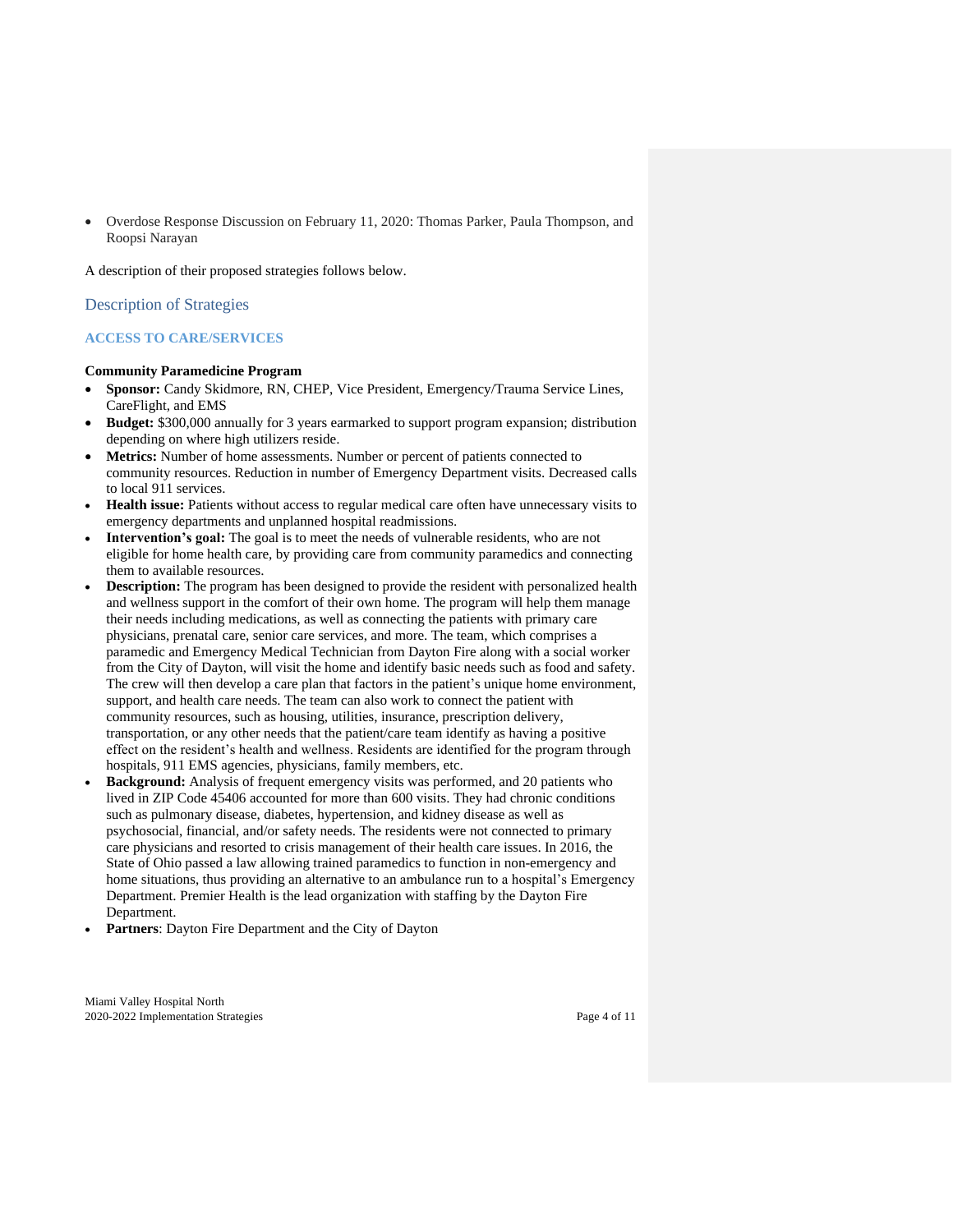## **ER Virtual Care**

- **Sponsor:** Alex Pohlman, Director of Telehealth
- **Budget:** \$24,000 for first two carts and peripheral devices. \$12,000 for each site where services are expanded.
- **Metrics:** Number of new sites, number of residents served, reason for consultations, Emergency Department transfers/hospitalization rates, and patient and clinician satisfaction.
- **Health issue:** As nursing facilities are called upon to care for higher-acuity patients and drive better outcomes at a fraction of the cost of a hospitalization, systems are required that deliver quality physicians to the bedside at times of change of condition.
- **Intervention's goal:** The goal of the program is to facilitate early treatment of conditions, reduce emergency room transfers and hospitalizations, and reduce care costs for residents. The long-term plan is to expand ER Virtual Care to nursing facilities across our market and expand service offerings to include specialties such as neurology, wound care, and behavioral health.
- **Description:** Video consultation with a doctor can expedite evaluation or treatment for patients at nursing facilities or at home. ER Virtual Care uses real-time video and audio for an Emergency Medicine physician to treat a patient remotely. By removing geographical boundaries, the hospital can leverage available providers from a distance to provide support and treat patients. This telemedicine solution can help address unnecessary transfer of nursing home and assisted living residents to hospitals by allowing access to emergency medicine specialists for after hour and weekend coverage.
- **Background:** The closure of Good Samaritan Hospital led to an increased demand in services at MVH-North. Clinical and operational leadership identified an opportunity to leverage telemedicine and help treat patients that present with low acuity symptoms to expedite treatment and reduce wait times. For example, an Emergency Medicine specialist at Austin Boulevard Emergency Center can video consult with patients at MVH-North. Initial results on utilization and patient satisfaction were positive and expanded Premier Health's scope for inclusion of community partner facilities. Nursing facilities are challenged with caring for higher acuity patients. The service promotes Premier Health's mission in providing highest quality of care at the right time and right place.
- **Partners**: Miami Valley Emergency Specialists, SpringMeade Health Center, and Koester Pavilion.

## **Senior Emergency Center**

- **Sponsor:** Mary Garman, Chief Operating Officer, Miami Valley Hospital North
- **Budget:** Good Samaritan Hospital Foundation contributed \$500,000 to develop the Senior Emergency Center, and this includes the funding to add a  $4<sup>th</sup>$  senior-friendly room.
- **Metrics:** Change in patient volume; readmission rates; suspected abuse/neglect; return ED visits within 72 hours of discharge; and transfers to higher levels of care. Addition of  $4<sup>th</sup>$ senior-friendly room. Number of referrals and compliance with completion of referrals.
- **Health issue:** Senior visits to the Emergency Department have increased by 45.7% since 2018.
- **Intervention's goal:** The goal is to provide age-appropriate screening and intervention in the Emergency Department.
- **Description:** Miami Valley Hospital North created 3 senior-friendly accessible rooms with calm colors, specialized lighting, easy-to-read clocks, and mobility aids. All patients age

Miami Valley Hospital North 2020-2022 Implementation Strategies Page 5 of 11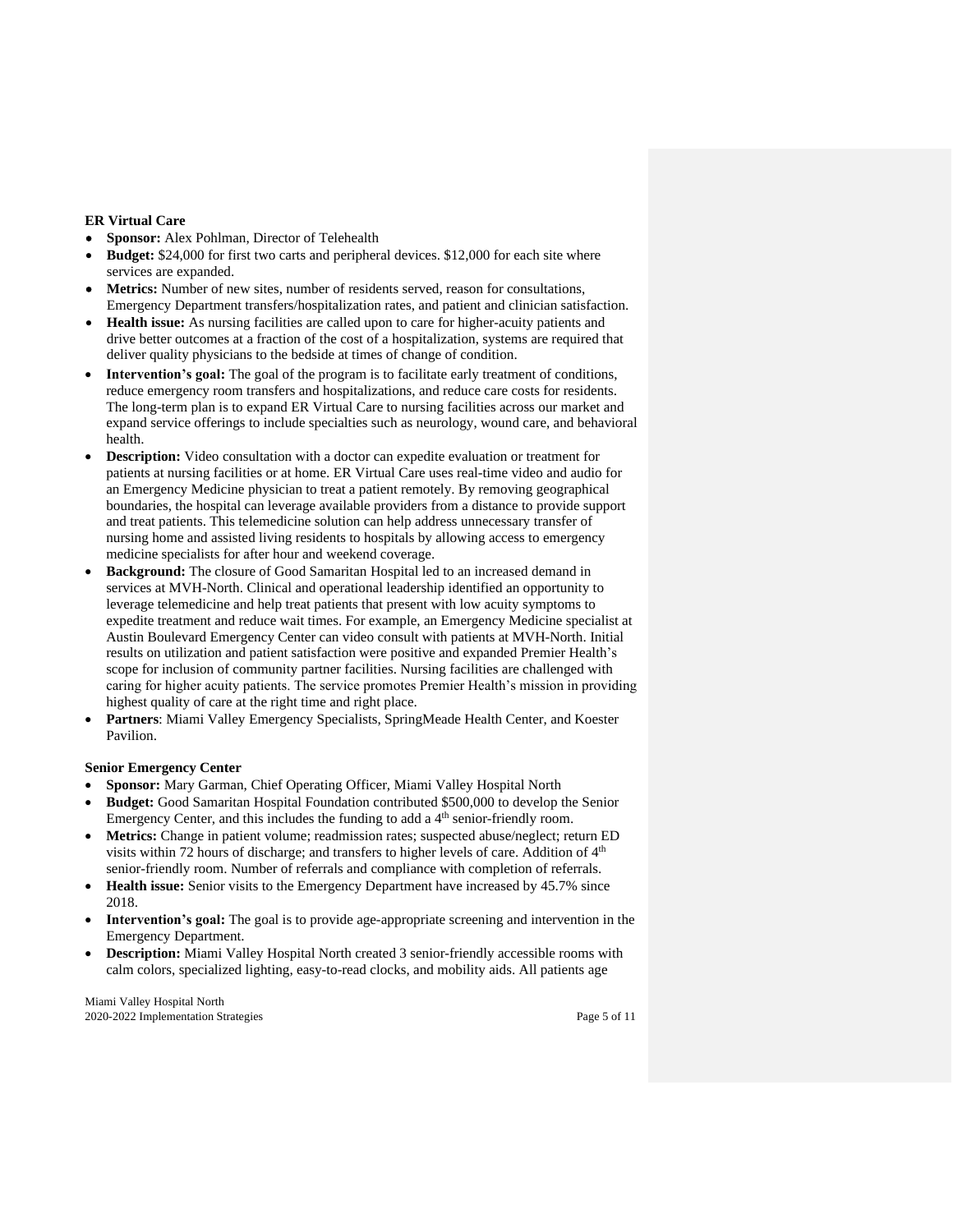65+ with an acuity level of 2.5 receive an assessment that includes elder abuse screening, mental health screening, and caregiver strain screening. A poor or very poor assessment triggers an RN to make a referral. They can request a case manager and/or social worker to see the patient. Four RNs have been trained as Senior Champions. A Fidelity Health Care RN follows up by phone within 24 hours to verify follow-up appointments, review discharge instructions, and assess the need for any further referrals.

**Background:** Senior visits account for more than 30% of Emergency Department visits. About 20% of the patients in the Miami Valley Hospital North Emergency Department are ages 65 and older.

#### **Community Health Mobile Clinic**

- **Sponsor:** Roopsi Narayan, Director, Premier Community Health and System Community Benefits
- **Budget:** \$140,000 committed to the project for 3 years
- **Metrics:** Number of people served. Number of people connected to resources. Percent of people identified as 'at risk' and receiving follow-up.
- **Health issue:** Both urban and rural residents can experience obstacles to receiving medical care. A mobile clinic can travel to locations convenient for residents in underserved areas.
- **Intervention's goal:** The goal is to bring healthcare providers and services on a routine basis to underserved communities through the Premier Community Health Mobile Clinic program. The goal is to make quality healthcare accessible to such locations as Preble County and West Dayton by utilizing sites at nonprofit organizations, participating CVS pharmacies, and local schools.
- **Description:** The program utilizes medical providers who offer patients assessments, counseling, follow-up care, and referrals through the Premier Health online scheduling portal. The patients are provided blood pressure, cholesterol, blood glucose, A1c screenings, (all with immediate results) as well as flu shots administered by Premier Community Health nurses. The care will be documented in Epic allowing tracking of progress and providing access of their Mobile Clinic's visits to other providers as needed. Along with the health screenings results and counseling provided by the healthcare provider, the program also provides education through the Wellness department of take-home literature about chronic disease and healthy lifestyle alternatives. With this partnership the program will provide approximately 700 hours of service, between November 2019 and December 2020 and projected 700 hours of service between 2021 and 2022, to the underserved community.
- **Background:** The Premier Community Health Mobile Clinic program has partnered with Wright State Physician Residents, Premier Health Urgent Care Centers, and a primary care physician from OneFifteen to provide accessible healthcare assessments, consultations and referrals to patients in the targeted areas. A new partnership with CVS enables the mobile clinic to provide services in locations where there is not a MinuteClinic available. There will be up to 10 CVS sites in Dayton and near Atrium Medical Center, where the mobile clinic can park and see patients. Schools will also offer a community location for the public and school staff.
- **Partners:** CVS Pharmacy locations in Germantown, Trotwood, New Lebanon, Eaton, and more; Dayton Salvation Army-Kroc Center; Gratis Fire Department; Madison Local Schools; Preble County Chamber of Commerce; Preble County Health Department; Preble Shawnee Schools; Premier Health Urgent Care Centers; Samaritan Behavioral Health Inc.; Valley View Local Schools; Somerville Community Church; Wright State Physicians; Help Me

Miami Valley Hospital North 2020-2022 Implementation Strategies Page 6 of 11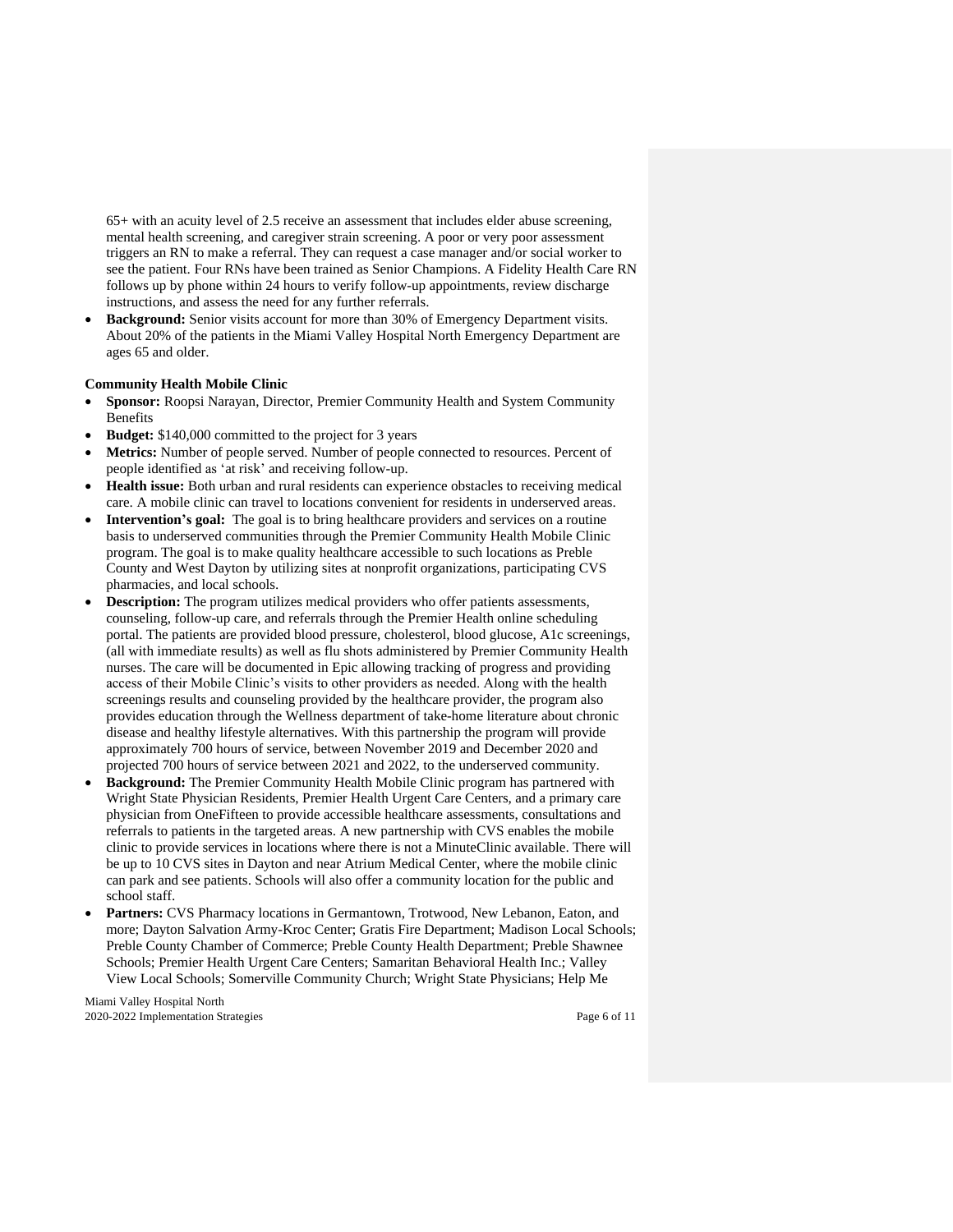Grow; Tri-County North; Brookville Schools; Maxon Foundation; and Atrium Medical Center Foundation.

# **ACCESS TO CARE/SERVICES AND CHRONIC DISEASE**

#### **Community Health Voucher Program**

- **Sponsor:** Roopsi Narayan, Director, Premier Community Health and System Community Benefits
- **Budget:** \$51,000 is projected for 2020-22 cycle, shared among 3 hospitals
- **Metrics**: For the 3-year period, a projected 183 women will be served by the Community Health Voucher Program among Miami Valley Hospital, Miami Valley Hospital North, and Miami Valley Hospital South. Expanded eligibility for BCCP impacted the number of women who needed to utilize Good Samaritan Hospital Foundation funding. However, the same women who enrolled in BCCP will likely need this coverage next year, since the BCCP only covers bi-yearly screenings. The Miami Valley Hospital Foundation also funds this program. In 2020, the Program Coordinator and Community Engagement Specialist began negotiating additional services that can be covered by this funding. They are in the process of determining how to refer and cover clients for services at the High-Risk Breast centers (Miami Valley Hospital South and Miami Valley Hospital North). There has also been discussion about the feasibility of using these funds to offset the costs of prosthetics and other needed items for women who have mastectomies. These projects are new and ongoing, but it is anticipated that they will lead to a higher utilization of this funding.
- **Health issue:** This program supplements the State of Ohio's funding to encourage women to be screened for breast cancer and cervical cancer. It provides financial assistance to women who are not eligible for the State program, and it also covers diagnostic testing and biopsies.
- **Intervention's goal:** The mission of the voucher program is to provide financial assistance to detect breast and cervical cancers at the earliest stage to uninsured and under-insured community residents.
- **Description:** The following services are covered by this program: screening mammograms; diagnostic mammograms; breast ultrasounds; breast biopsy; surgical consult (breast); Pap tests; clinical breast exams; colposcopies; and educational materials.
- **Background:** This program is funded through the Good Samaritan Hospital Foundation, the Miami Valley Hospital Foundation, and other community donations. Clients must be uninsured or underinsured (copayment, deductible, coinsurance) with income at or below 400% of Federal Poverty Level.
- **Partners**: Atrium Medical Center, Good Samaritan Hospital Foundation, Upper Valley Medical Center Foundations, Miami Valley Hospital Foundation (Help Her Fight), Kroger, Breast Cancer Foundation, and Kuhns Brothers.

Miami Valley Hospital North 2020-2022 Implementation Strategies Page 7 of 11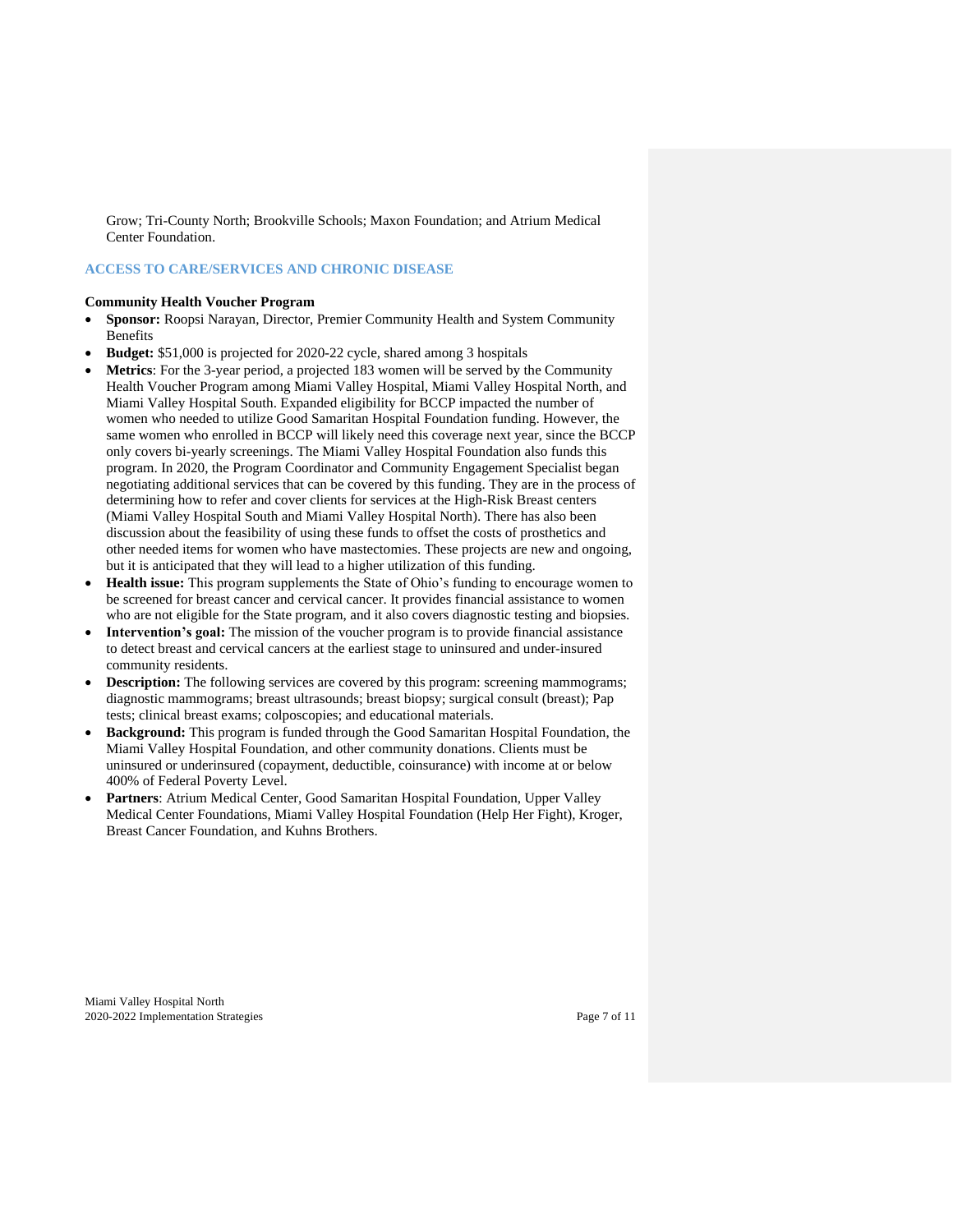## **CHRONIC DISEASE AND HEALTHY BEHAVIORS**

#### **Barbershop Program**

- **Sponsor:** Roopsi Narayan, Director, Premier Community Health and System Community Benefits
- **Budget:** \$24,500 committed from Premier Health towards expansion of the program.
- **Metrics:** Expansion to two additional sites: Middletown and Miami County
- **Health issue:** There are health disparities, especially for chronic diseases, for the African-American community. According to the CDC, "new analysis shows that younger African Americans are living with or dying of many conditions typically found in white Americans at older ages. Chronic diseases and some of their risk factors may be silent or not diagnosed during these early years. Health differences are often due to economic and social conditions that are more common among African Americans than whites. For example, African American adults are more likely to report they cannot see a doctor because of cost."
- **Intervention's goal:** The goal is to increase awareness of chronic health conditions and to promote healthy lifestyle choices within the African-American community.
- **Description:** Partnering with the local health department, Public Health-Dayton & Montgomery County, will help to further expand services for the community. Barbers (and salon owners) have a close bond with their clients. They can serve as models of good health and/or help connect their clients to health services. The program provides free, voluntary, and convenient health screenings on Saturdays at the shops. Health fairs, events, and fun challenges also occur.
- **Background:** Premier Health developed the Barbershop Health Program, which now has 5 locations. Atrium Medical Center is interested in expanding to include one or more locations in the Hamilton and Middletown areas, along with expansion to Miami County for the Upper Valley Medical Center. The original 3 barbershops resulted in 249 screenings.
- **Partners:** Deeez Cuttz, Serenity Salon, Man Up

## **The Daily Mile**

- **Sponsor:** Roopsi Narayan, Director, Premier Community Health and System Community Benefits
- **Budget:** \$9,750 initial investment. In-kind donated labor equivalent to 0.28 FTE each year for 3 years.
- Metrics: Expansion to at least two more school districts in the region
- **Health Issue:** Healthy Behaviors
- **Intervention's Goals:** The goal is to present physical activity as an important opportunity that shapes health, development and future physical activity behavior in children. Children will experience higher levels of fitness, lower body fat and stronger bones and muscles with an increase in physical activity levels.
- **Description:** Regular physical activity also benefits the mental and social health of children. The Daily Mile is a wellness intervention developed in Scotland, designed to increase physical activity levels during the school day by encouraging children to participate in a jog or run, at their own pace – with walking kept to a minimum. The Daily Mile objectives coincide with Healthy People 2020 objectives — to target younger children through physical activity in childcare settings.
- **Background:** The Daily Mile currently influences physical activity behavior at four schools, positively affecting 340 students during the 2019-2020 school year. The Daily Mile was

Miami Valley Hospital North 2020-2022 Implementation Strategies Page 8 of 11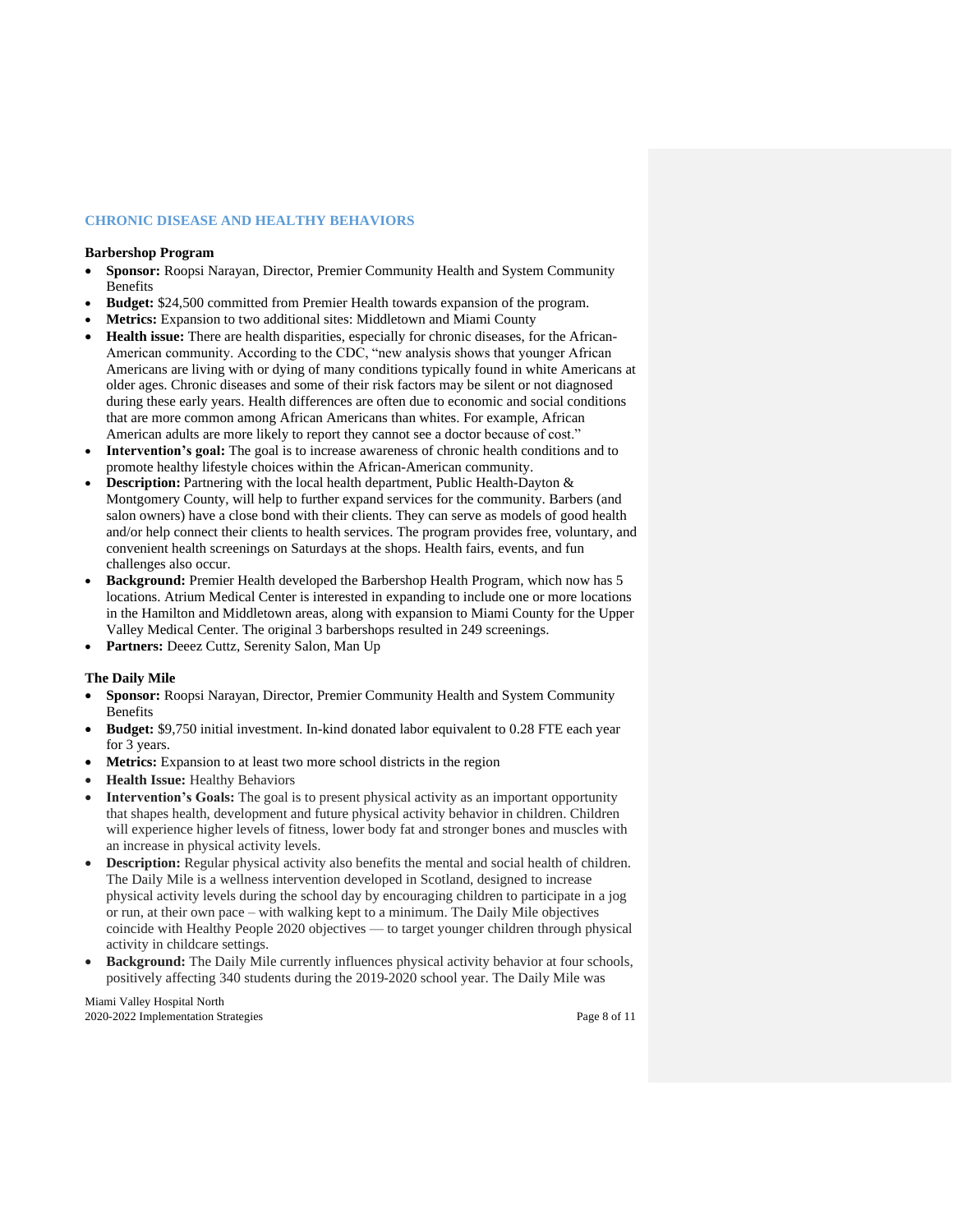developed in 2012 and primarily featured in Scotland and England schools; however, its positive impact on the children resulted in participation from over 10,943 schools and nurseries worldwide and 2,309,784 students. Premier Health and the involved partners introduced the first Daily Mile pilot program in 2018. The pilot program resulted in a 52.7% participation rate in which 80% (of the students participating) demonstrated growth in their level of endurance. The success of The Daily Mile can be credited to the partnership between the organizations and the school's educators. Premier and the community agencies involved with the project continue to work to expand the program within local school districts.

Partners: Dayton Children's Hospital; Public Health Dayton & Montgomery County; Five Rivers MetroParks; Centerville City School District; Miamisburg City School District; and Centerville-Washington Park District

## **SUBSTANCE ABUSE AND MENTAL HEALTH**

#### **OneFifteen**

- **Sponsor:** Eloise Broner, Chief of Shared Services
- **Budget:** \$6 million from 2020 through 2022, part of total \$10 million 5-year commitment that started October 2019.
- **Metrics:** Expected outcomes include the following:
	- Opening a 58-bed housing unit by the end of summer 2020
	- 85% of patients will have a community-based visit within 30 days of evaluation.
	- 80% will have barriers to care addressed.
	- 75% initiate treatment within 30 days of evaluation.
	- 70% have naloxone training and access to kit.
	- 65% of appointments kept.
- **Health issue:** There exists a gap for substance detox services and crisis stabilization.
- **Intervention's goals:** The goal is to remove barriers to treatment regardless of payor source; provide on-demand services 24/7; and refer to ongoing treatment based upon assessment process following the ASAM (American Society of Addiction Medicine) criteria.
- **Description:** Access can be via a referral from the area hospitals and emergency rooms, EMTs, walk-ins and via police escort. CrisisCare also will aid in referring to this service and guide any callers or walk-ins to the Crisis Stabilization Unit as appropriate. In addition, planning and implementing an inpatient setting that dedicates a portion of beds to medically complicated clients in need of detox treatment from alcohol, benzodiazepines and opiates. The ultimate end goal is to provide a tech enabled ecosystem to the surrounding area that also includes a 58-bed housing unit currently under construction and slated for services by the end of summer 2020. In the Crisis Stabilization Unit, the patient receives a diagnosis and is then referred to outpatient treatment at SBHI that includes individual and group therapy and Medicated Assisted Treatment. The physicians prescribe Vivitrol and Suboxone. All substance use disorders are treated. Appropriate levels of care are based on *The ASAM Criteria: Treatment Criteria for Addictive, Substance-Related, and Co-Occurring Conditions*. The criteria provide research-validated standards for outcome-oriented care in addiction treatment.
- **Background:** OneFifteen is a non-profit dedicated to the full and sustained recovery of people living with opioid addiction in Montgomery County. It is named for the 115 people who died of opioid overdoses each day in the U.S. in 2017. OneFifteen launched in 2019

Miami Valley Hospital North 2020-2022 Implementation Strategies Page 9 of 11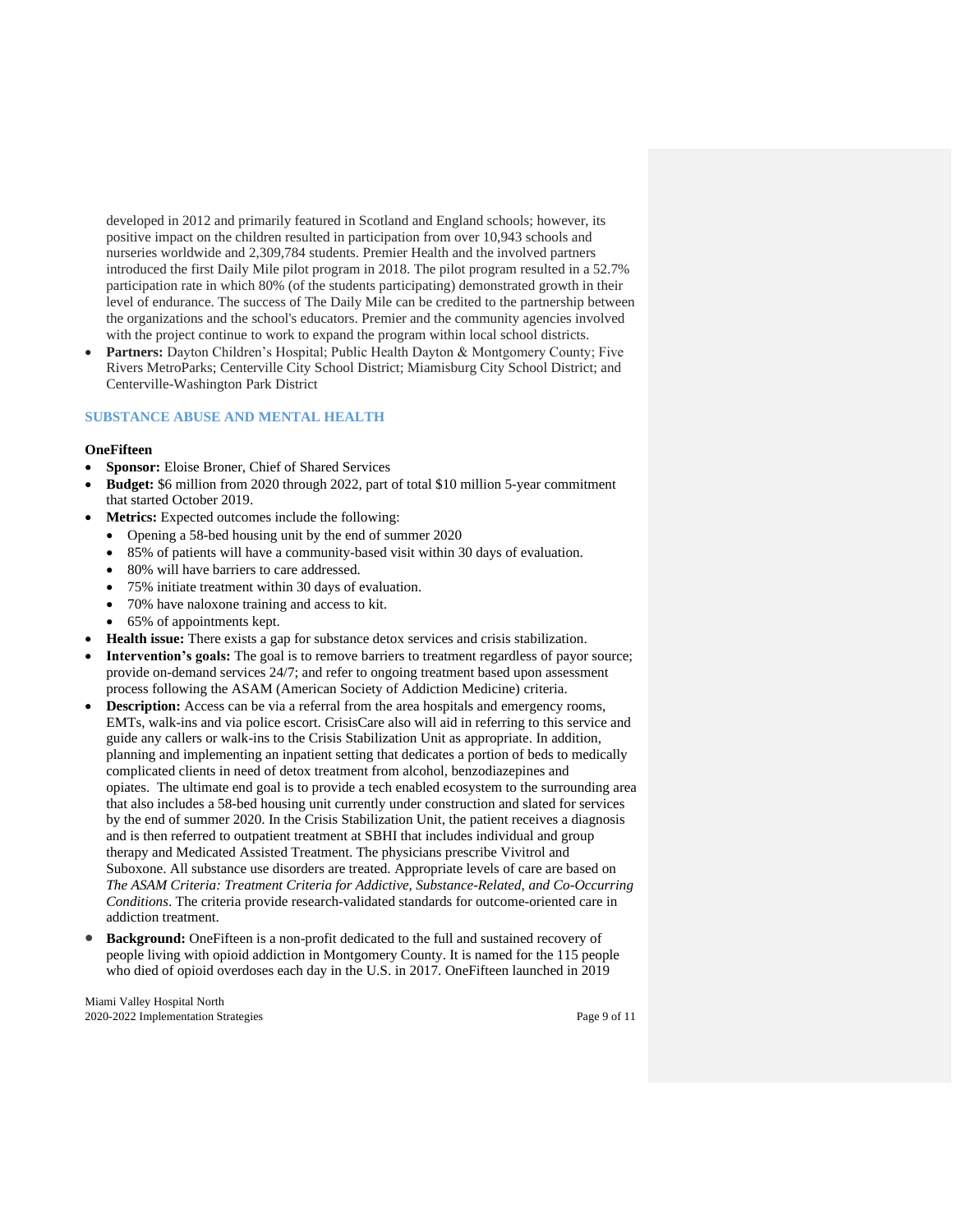with Premier Health Partners and Kettering Health Network in partnership with Verily, a sister company to Google. OneFifteen has [opened](https://www.prnewswire.com/news-releases/onefifteen-opens-the-first-of-its-state-of-the-art-facilities-for-the-treatment-of-opioid-use-disorder-in-dayton-ohio-300867527.html) two of the six planned facilities on a campus for opioid addiction treatment and recovery. The first two facilities provide 33,000 square feet of spaces for outpatient and inpatient residential care plus community-based wraparound services. Premier Health Partners' executive vice president and chief operating officer serves on OneFifteen's board. SBHI has been providing services to the community for 51 years for both mental health and substance treatment services and has a long history of partnership throughout a three-county area. SBHI also provides DAWN (Death Avoided with Naloxone) kits to the community and provides training to area businesses and family members of those addicted and has been advocating to help those who overdose and provide a tool to friends and family to aid in these situations.

• **Partners:** ADAMHS, GDAHA, Kettering, Samaritan Behavioral Health, Inc.

## **PRESTO (PRomoting Engagement for Safe Training of Opioids)**

- **Sponsor:** Nancy Robie, Vice President, Operations, Premier Physician Network
- **Budget:** Annual in-kind donation of executive's time, equivalent to 0.04 FTE
- **Metrics:** Attract at least 38 primary care providers to participate in the research study. Their participation will help the researchers test and develop an efficient and effective protocol to guide other providers
- **Health issue:** Ohio is one of the state's hardest hit by the nation's opioid crisis. Ohio's rate of unintentional opioid overdose rate was nearly three times the U.S. average in 2017. According to the Ohio Department of Health, 80% of Ohioans who died from an overdose in 2016 had a history of opioid prescriptions.
- **Intervention's goal:** Premier Health will recruit system-wide to attract at least 38 of the 150 primary care providers that Wright State University will train in how to engage patients to taper down their opioid prescription use.
- **Description:** The PRESTO protocol is modeled on the SBIRT approach of screening, brief intervention, and referral to treatment. It incorporates CDC opioid prescribing guidelines, use of Ohio's prescription drug monitoring program, and motivational interviewing. Participating providers will agree to participate in the Ohio Automated Rx Reporting System (OARRS) and have de-identified prescribing data shared with investigators. They will participate in a 3 hour in-person training event as well as a 1-hour follow-up training about 4-6 weeks later. They will be encouraged to use the PRESTO protocol and motivational interviewing with appropriate patients. Each provider will receive \$1,000 for completion of the two training events to assist with the cost of attending. They will also receive 3 hours of continuing education credits. Full implementation is expected in late 2020 or early 2021.
- **Background:** The Ohio Department of Higher Education awarded funding to research substance use disorders. Wright State University received an award to train primary care providers in a prescription-tapering protocol known as PRESTO.
- Partners: Mercy Health, Wright State University

**Commented [GB1]:** There are a lot of "ands" Should it be a couple sentences or change the "ands" to commas?

Miami Valley Hospital North 2020-2022 Implementation Strategies Page 10 of 11